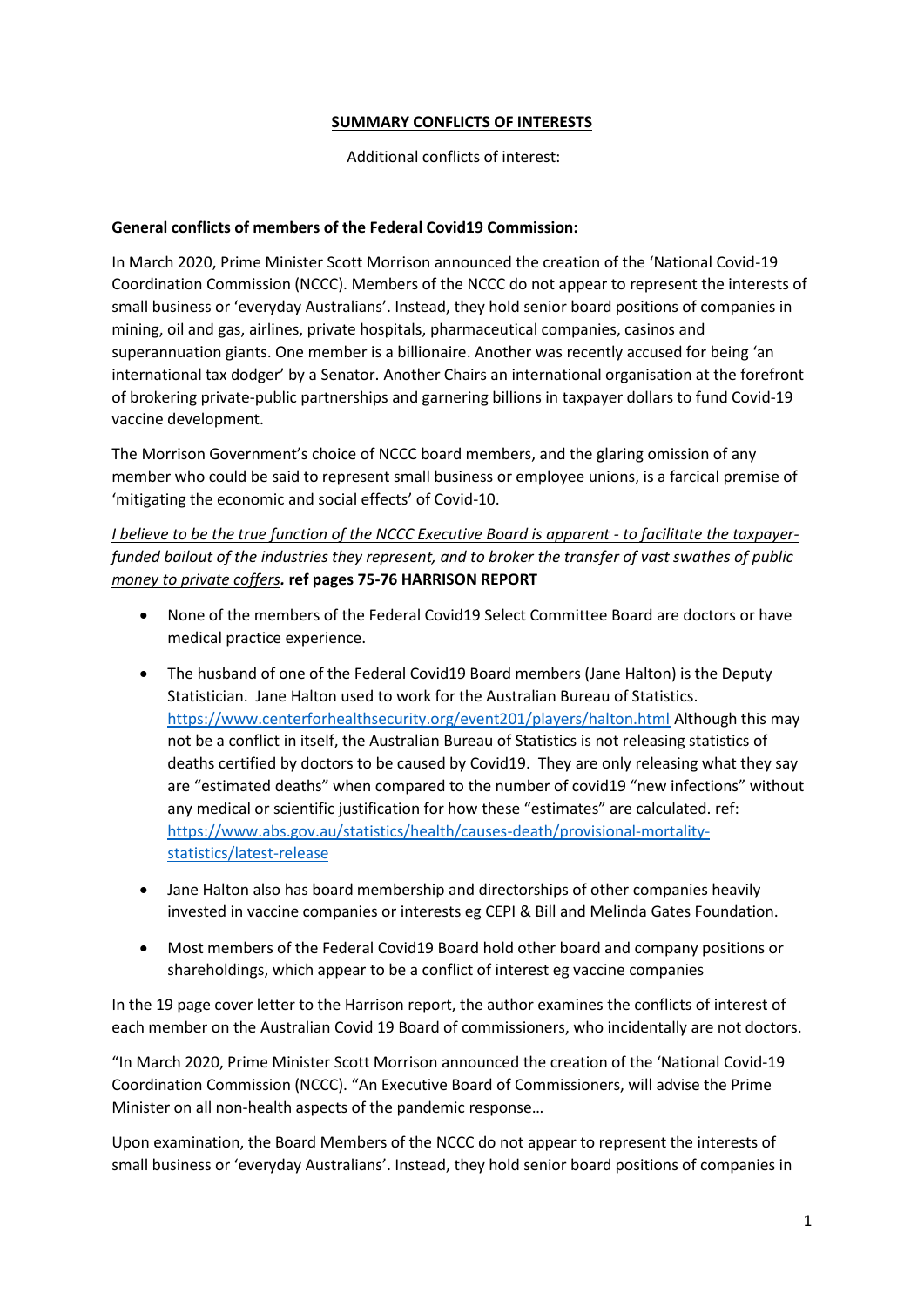mining, oil and gas, airlines, private hospitals, pharmaceutical companies, casinos and superannuation giants. One member is a billionaire. Another was recently accused for being 'an international tax dodger' by an Australian Senator. Another Chairs an international organisation at the forefront of brokering private-public partnerships and garnering billions in taxpayer dollars to fund Covid-19 vaccine development. The Morrison Government's choice of NCCC board members, and the glaring omission of any member who could be said to represent small business or employee unions, is a farcical premise of 'mitigating the economic and social effects' of Covid-19."

Ref: page75 National Covid-19 Coordination Commission - Executive Board Harrison Research report and cover letter

# **EVENT 201 - CEPI - MORRISON - HALTON**

Event 201 planned/gamed this scenario in 2019.

Scott Morrison's emergency executive advisory panel, and chairs a vaccine commercialisation organisation called CEPI, aligned with QLD Uni/ CSL and Oxford/ AstraZeneca vaccine production consortiums.

CEPI received a 750m contract in December 2019 from the federal government. Those two consortiums landed the 1.7 Billion gig Scott announced a few weeks back. Lucky!

<https://www.centerforhealthsecurity.org/event201/players/halton.html>

Norway Cepi board member<https://cepi.net/about/whoweare/>

Lockstep agenda for all world nations:

# [https://www.gracevanberkum.com/post/2010-rockefeller-lock-step-document-coming-to-life-right](https://www.gracevanberkum.com/post/2010-rockefeller-lock-step-document-coming-to-life-right-now-time-to-wake-up)[now-time-to-wake-up](https://www.gracevanberkum.com/post/2010-rockefeller-lock-step-document-coming-to-life-right-now-time-to-wake-up)

**Cepi paid BY Australian tax payer funds.** In January 2019, Minister for Foreign Affairs Marise Payne announced funding of \$4.5 million to support CEPI, "for vital vaccine development to fight infectious disease epidemics."348 (An interesting figure, as this almost amounts to CEPI receiving a full taxpayer-funded refund for their \$4.7 million grant to the University of Queensland/CSIRO 'consortium', both awarded in the same month.) **see pages 102-103 HARRISON REPORT**

#### **Big pharma lobby and incentives to doctors see pages**

"While doctors and health groups receive millions of dollars a year from pharmaceutical companies in grants and sponsorships, the industry spends far more on political donations in an attempt to influence health policy and get drugs on the PBS." **121-126 HARRISON REPORT**

#### **Australia & the Gates Foundation taxpayer-funded collaboration**

See also pages 175-177 HARRISON REPORT

#### **Gates track record with harm and deaths by vaccines**

See also pages 170-172 HARRISON REPORT

#### **Governments and health officials resolving lockdowns and vaccines claimed the only solution**

See also pages 189 HARRISON REPORT